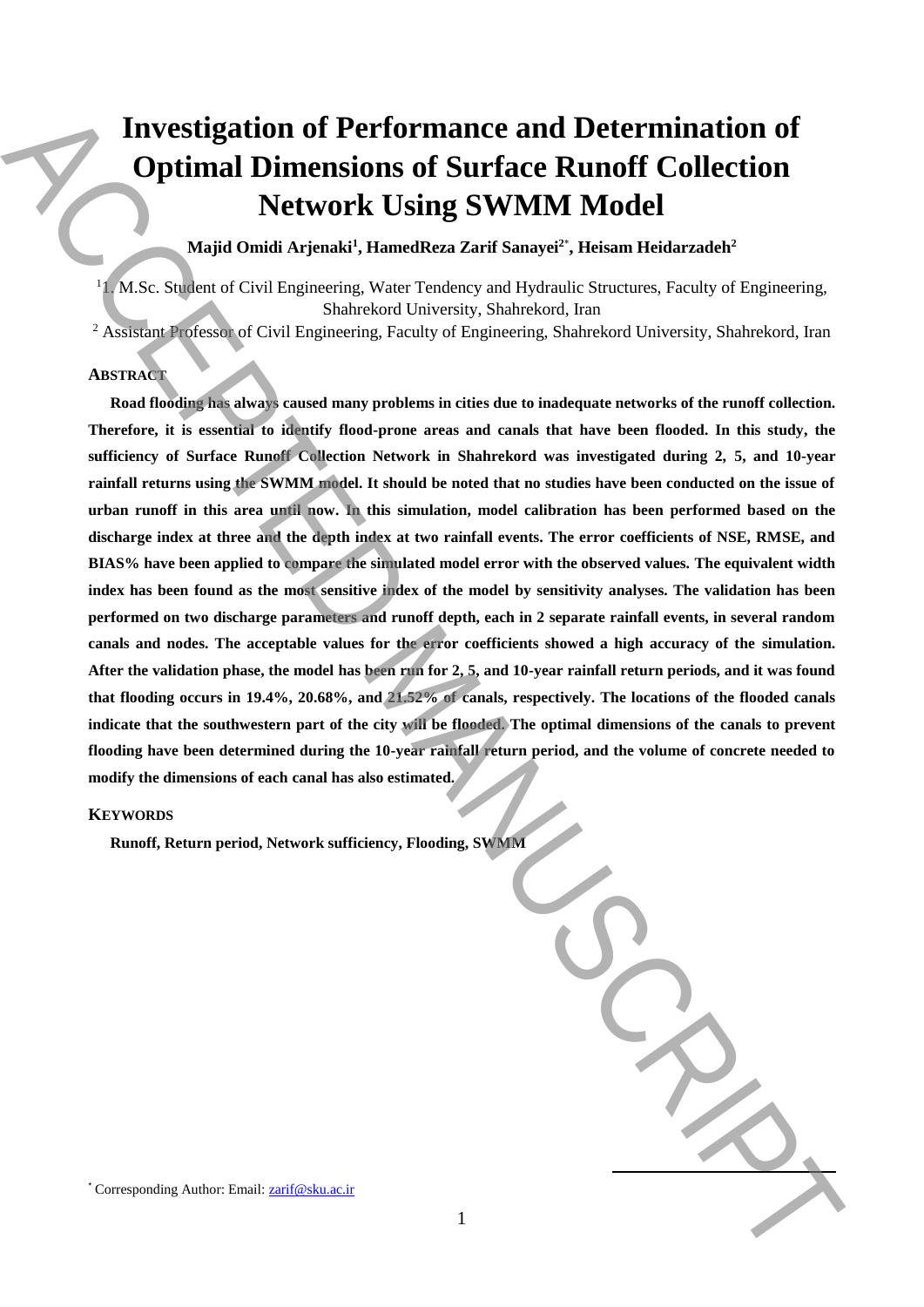## **1. Introduction**

In recent decades, the issue of collecting and reducing urban surface runoff has been an important component of urban planning and development [1, 2]. On the other hand, a comprehensive study is needed because of the rapid growth of urban areas, the presence of outdated textures in cities, inadequate drainage and surface runoff collection, and the lack of comprehensive urban flood control plans in most Iranian cities, [3-5]. The approach of this study is evaluation of the adequacy of Shahrekord surface runoff collection network, determination of flooded points and canals in 2, 5 and 10-year return periods, and finally determination of the optimal dimensions of the canals to prevent flooding during the 10-year return period. In addition, the volume of concrete needed to modify the dimensions of the surface runoff collection network in Shahrekord has been determined. The second control of the second control of the second control of the second control of the second control of the second control of the second control of the second control of the second control of the second control of t

## **2. Methodology**

In this study, the simulation of the surface runoff collection network in Shahrekord city has been investigated using the SWMM model. The simulation has been performed in two hydrological and hydraulic sections. The calibration of the model has performed on two parameters of discharge and depth. The comparison between the observed and simulated hydrographs showed that the results of the model have good accuracy. Figures 1 and 2 show the observed and simulated runoff depth diagrams in two rainfall events.



**Figure 1. Diagram of the observed and simulated runoff depth on 2019-10-4**



#### **Figure 2. Diagram of the observed and simulated runoff depth on 2019-10-23**

After ensuring the accuracy of the simulation, the adequacy of the surface runoff collection network has been investigated, and flooded canals have been identified. Finally, the optimum dimensions have been designed for the flooded canals, and the volume of the concrete needed to modify the dimensions of the Shahrekord surface runoff collection network has been estimated.

## **3. Results and Discussion**

The outflow hydrograph has been produced at the outfall point using a 6-hour rainfall with 2, 5 and 10 year return periods. This diagram is shown in Figure 3.



#### **Figure 3. Catchment outfall hydrograph during 2, 5 and 10 year return periods**

As it can be seen, after the end of the rainfall period, the runoff flow in the outlet canal has been gradually reduced. Providing this hydrograph can help designers to estimate the time, volume, and peak discharge of urban floods.

After this stage, the status of the drainage network of the entire catchment has been investigated, and the location and number of flooded canals have been determined. Figures 4, 5, and 6 show the network status and flooded canals during the 2, 5, and 10-year return